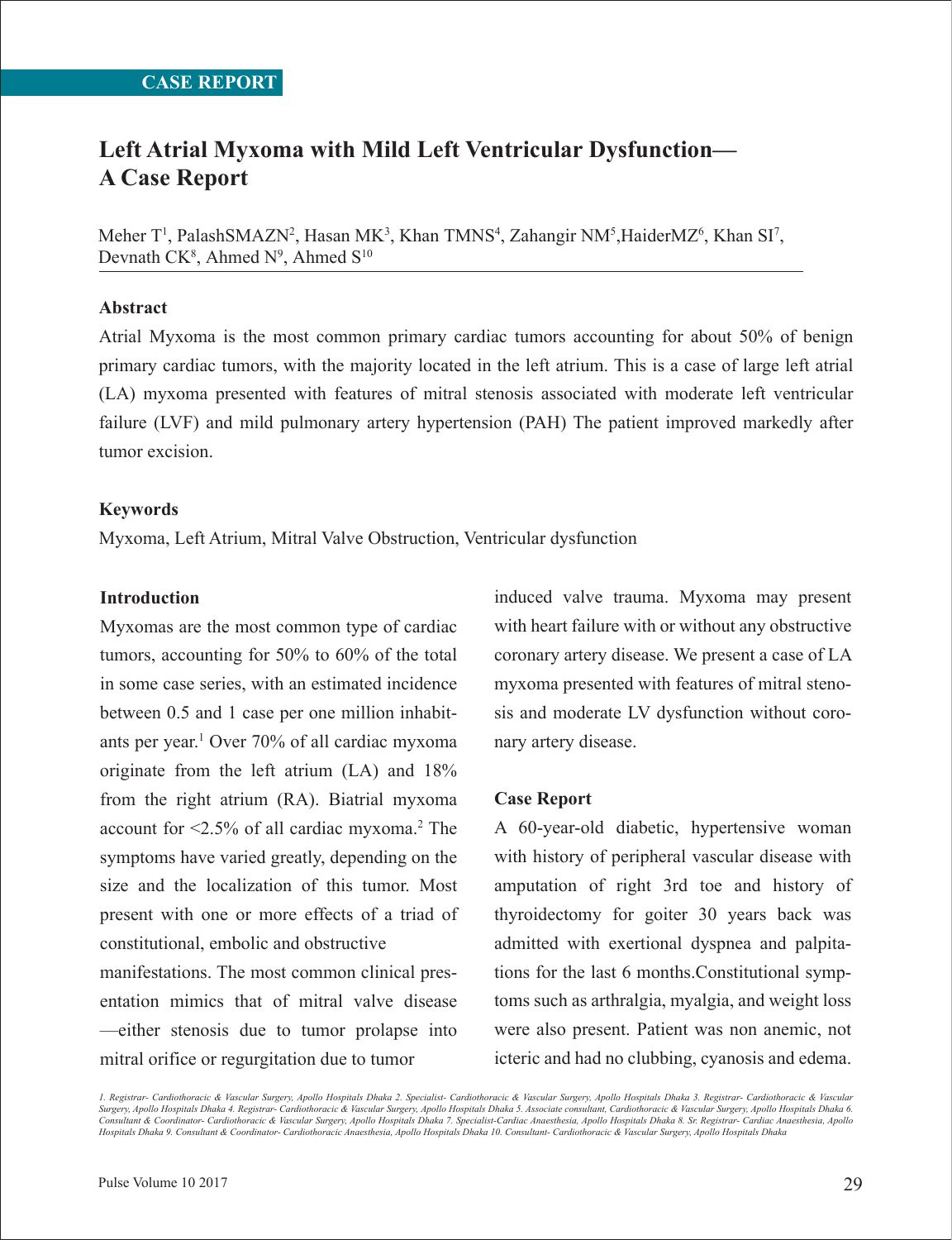# **CASE REPORT**

and edema. Pulse was irregular (78 bpm) with ectopic beats, and blood pressure was 130/80 mmHg. On auscultation of precordium,loud first heart sound, low pitched "tumor plop'' and a mid-diastolic murmur at apex were the characteristic findings masquerading as rheumatic mitral stenosis. ECG revealed premature ventricular contraction (PVC) and features of left bundle branch block (LBBB) (Fig.1). Chest X-ray revealed mild cardiomegaly. Echocardiography revealed a large myxoma of 12 sq. cm in size occupying in the left atrium, which was



which was attached to inter atrial septum by a stalk and move towards left ventricle during diastole, producing mitral valve obstruction. All the cardiac chambers were normal in dimension. Interventricular septum was hypokinetic and paradoxical in motion. Moderate LV systolic dysfunction was present. Ejection fraction (EF) was 40%. There was Grade I mitral regurgitation (MR) - and mild pulmonary artery hypertension (PAH), Pulmonary artery systolic pressure (PASP) was 40 mm Hg.

Considering left ventricular dysfunction, coronary angiography was performed which revealed normal epicardial coronary arteries.The patient was scheduled for open heart surgery to excise left atrial myxoma. Anesthesia was induced without any incident. Midline sternotomy was done and cardiopulmonary bypass was instituted by doing aortic and bicaval cannulation. Right atrium opened by longitudinal incision. Interatrial septum was incised. Gelatinous myxoma connected by a stalk to the left side of interatrial septum was found. Myxoma was carefully



**Fig. 1: ECG Fig. 2: Echo showing the different cardiac chamber with myxoma in LA**

found. Myxoma was carefully scooped out. Stalk of the myxoma carefully resected out and cauterized with diathermy. LA cavity was thoroughly checked for any residual and washed thoroughly with normal saline. Then interatrial septum was closed by suturing with 5/0 proline and RA was closed in single layer by continuous stich with 6/0 proline. Patient was successfully weaned from cardiopulmonary bypass and de-cannulation done. Rest of the procedure was done in usual manner. Patient was shifted to intensive care unit (ICU) after completion of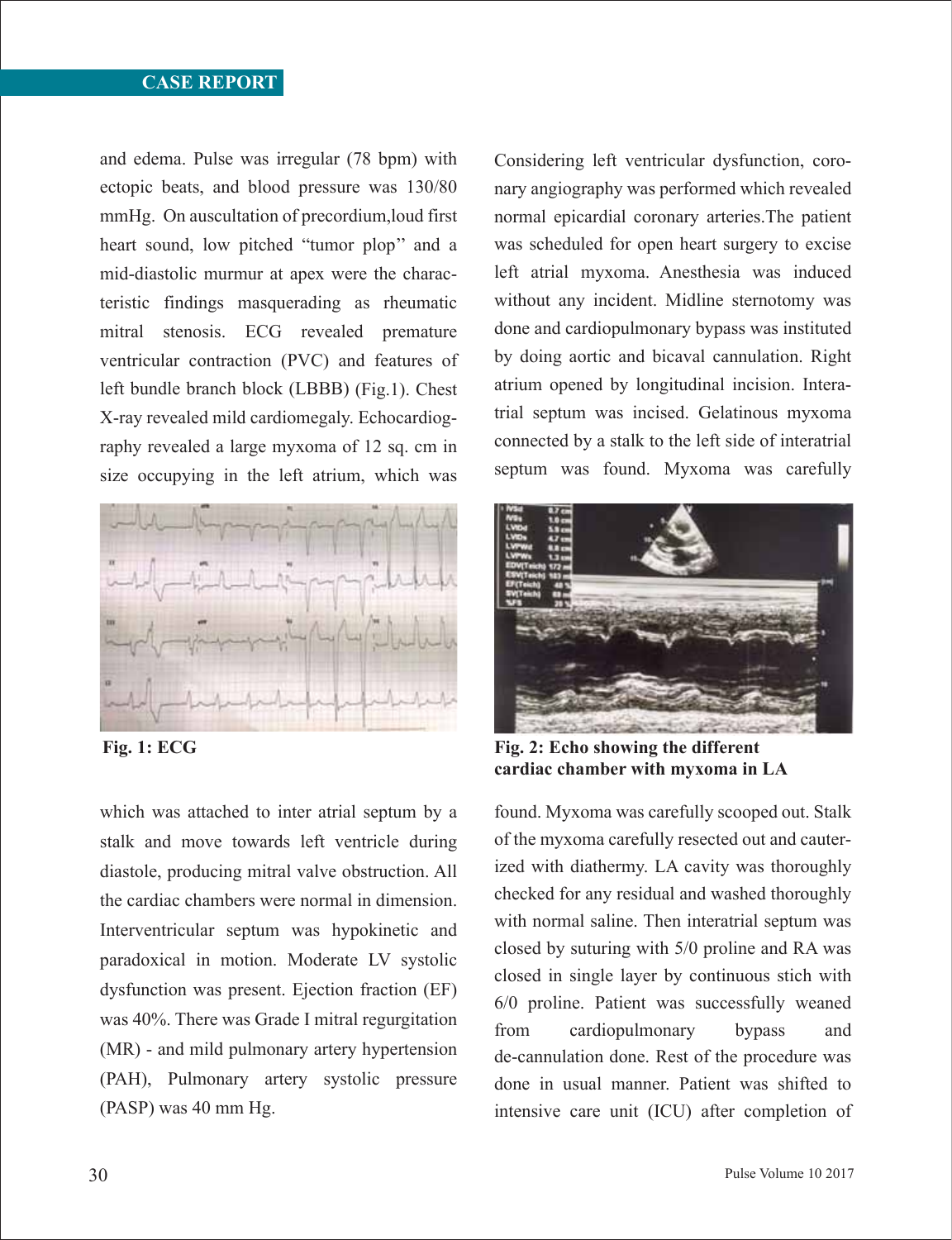operation. Patient was recovered nicely with minimum inotropic support. Extubation was done after 12 hours. On 3rd post-operative day, patient was shifted from ICU to ward. Histopathological examination showed a tumor composed of round, polygonal or stellate cells arranged in clusters in a myxoid stroma admixed with blood clot and fibrin mass consistent with myxoma. Echocardiography on 5th postoperative day shows IVS is hypokinetic, paradoxical, MR grade I, mild AR, Aortic cusps



are mildly thickened. All chambers are normal in dimension. Mild LV systolic dysfunction. All the valves are normal in morphology and motion.No intracardiac mass, vegetation or thrombus was seen. No pericardial effusion. LVEF- 45 %. On 7th postoperative day she was discharged from hospital in a stable hemodynamic condition. On subsequent follow up in OPD patient was found clinically and hemodynamically stable and no signs of recurrence.

# **Discussion**

The most common primary cardiac tumor is the benign myxoma, which in the large majority of cases is solitary. The mean age of presentation with sporadic myxoma is 56 years and 70% are female.3 Risk factors for atherosclerosis such as systemic hypertension, dyslipidemia and coronary artery disease is also higher in this age range. Prevalence of coronary artery disease in patients with myxoma has been reported between 20.3% and 36.6%.3,4



**Fig.3:LA myxoma being scooped Fig.4: LA myxoma after excision out**

Myxoma has variable presentation. In a study of cardiac myxoma on 49 patients it was shown that myxoma produced a prolapse into the left ventricle in 40.8% of the patients, presented with features of mitral stenosis in 10.2% and threatened left ventricular outflow tract obstruction in 2.0%.5 Sudden deaths may also occur.

Few case study shows that myxoma may present with heart failure. Coronary embolization of tumor fragments causing myocardial ischemia and coexisting coronary atherosclerosis are the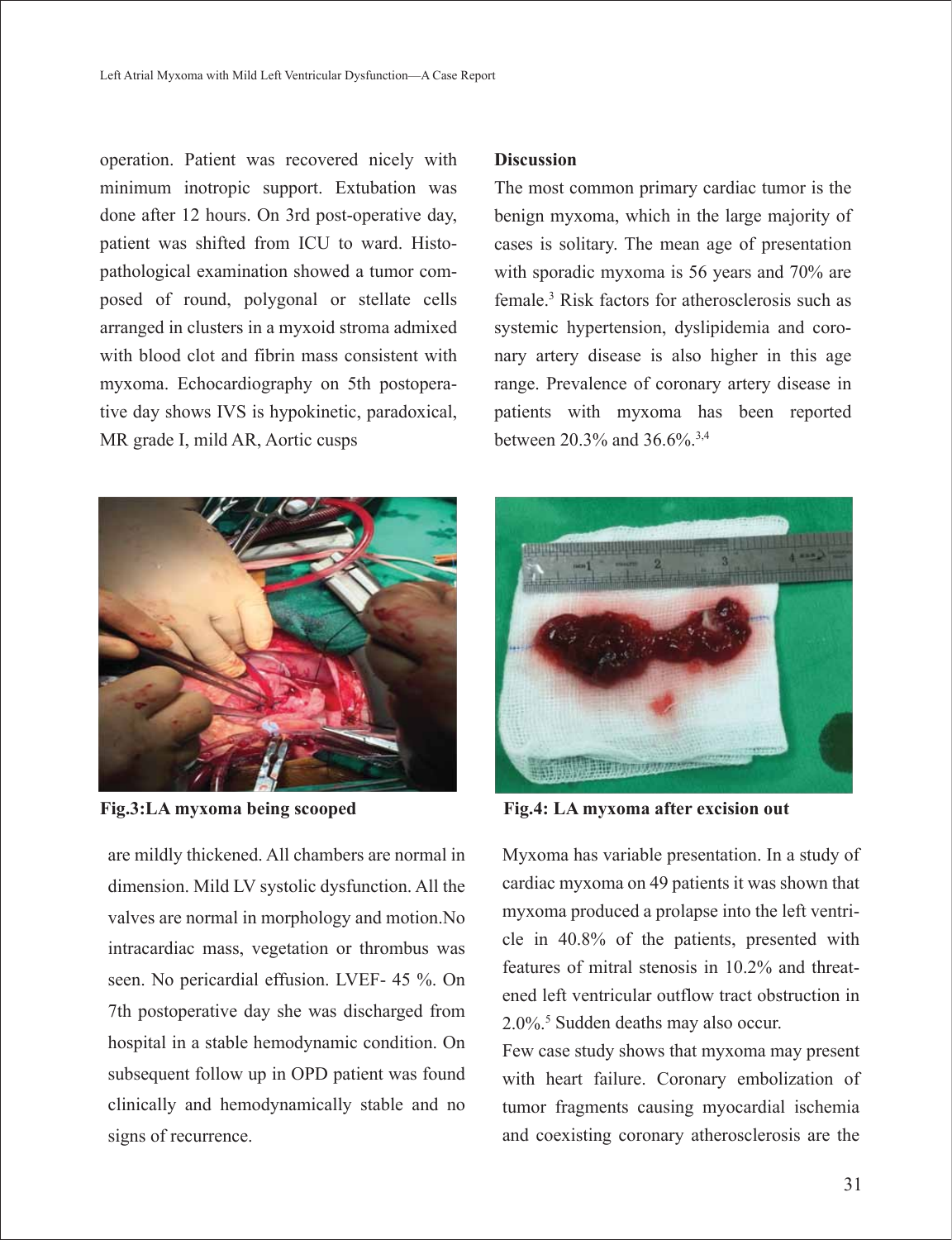# **CASE REPORT**

and coexisting coronary atherosclerosis are the recognized reasons of LV dysfunction in the patient with left atrial myxoma.<sup>6</sup> Boutayeb et al (2013). described RA myxoma in patient with severe LV dysfunction. Author hypothesized that coronary sinus occlusion by myxoma prolapse during the diastole was causing impaired left ventricular function.7

In our case we have found LA myxoma was associated with LV dysfunction and septal wall hypokinesia and paradoxical movement without any obstructive coronary artery disease. Chockalingam et al (2006). suggested cardio-depressant effect of LA myxoma through unclear mechanisms that reversed only after myxoma removal<sup>8</sup>. Very few studies suggest that overproduction of IL-6 by cardiac myxoma could be a possible cause of its association with LV dysfunction.<sup>9</sup> Yan et al (2010). confirmed the finding that IL-6 is not only a biomarker predicting the onset of heart failure but also potentially linked in the pathophysiological cascade, possibly through nitroso–redox imbalance and other direct mechanisms especially affecting the septal and inferior wall of left ventricle.<sup>10</sup>

Raut, Shad and Maheshwari et al (2016) reported a case of a left atrial myxoma with severe ventricular dysfunction without any obstructive coronary artery disease. They hypothesized undiagnosed concomitant dilated cardio- myopathy or unknown cardio-depressant effect of myxoma may be the cause of heart failure and suggested further research.<sup>11</sup>

Dixit et al (2017) reported 2 cases of myxomas. In the 1st case they noticed biatrial myxoma

associated with severe biventricular failure with severe septal, inferior, and inferolateral hypokinesia and biventricular dysfunction without any coronary artery disease. In the 2nd case they noticed LA myxoma associated with global hypokinesia and severe biventricular failure with mild TR and MR. In both the patients, regional wall motion abnormalities reduced significantly after excision of myxomas and such early response points toward the removal of a causative element.<sup>12</sup>

In our case, LV dysfunction was moderate associated with mild MR and mild PAH. After sugical excision of the tumour though LV function improved slightly but marked clinical and hemodynamic improvement was observed.

#### **Conclusion**

Surgical removal of the tumor should be performed as soon as possible. Long-term prognosis is excellent and recurrences are rare. In follow-up examinations as well, echo- cardiography is essential to evaluate improvement of LV function. Further insight into the definite cause of ventricular dysfunction in patient with LA myxoma is needed.

#### **References**

<sup>1.</sup> McManus B. Primary tumors of the heart. In: Mann DL, Douglas PZ, Libby P, Bonow RO, editors. Braunwald' s Heart Disease, a Text Book of Cardiovascular Medicine. 9th ed. Philadelphia: Elsevier Saunders; 2012.p. 1638-50.

<sup>2.</sup> Irani AD, Estrera AL, Buja LM andSafi HJ. Biatrial myxoma: A case reportand review of the literature. Journal of Cardiac Surgery, 2008; 23:385-90.

<sup>3.</sup> Erdil N, Ates S, Cetin L, Demirkilic U, Sener E and Tatar H. Frequency of leftatrial myxoma with concomitant coronary artery disease. Surgery Today,2003; 33(5): 328-31.

<sup>4.</sup> Li AH, Liau CS, Wu CC, Chien KL, Ho YL, Huang CH, et al. Role of coronary angiography in myxoma patients: a 14-year experience in one medical center. Cardiology, 1999; 92:232–35.